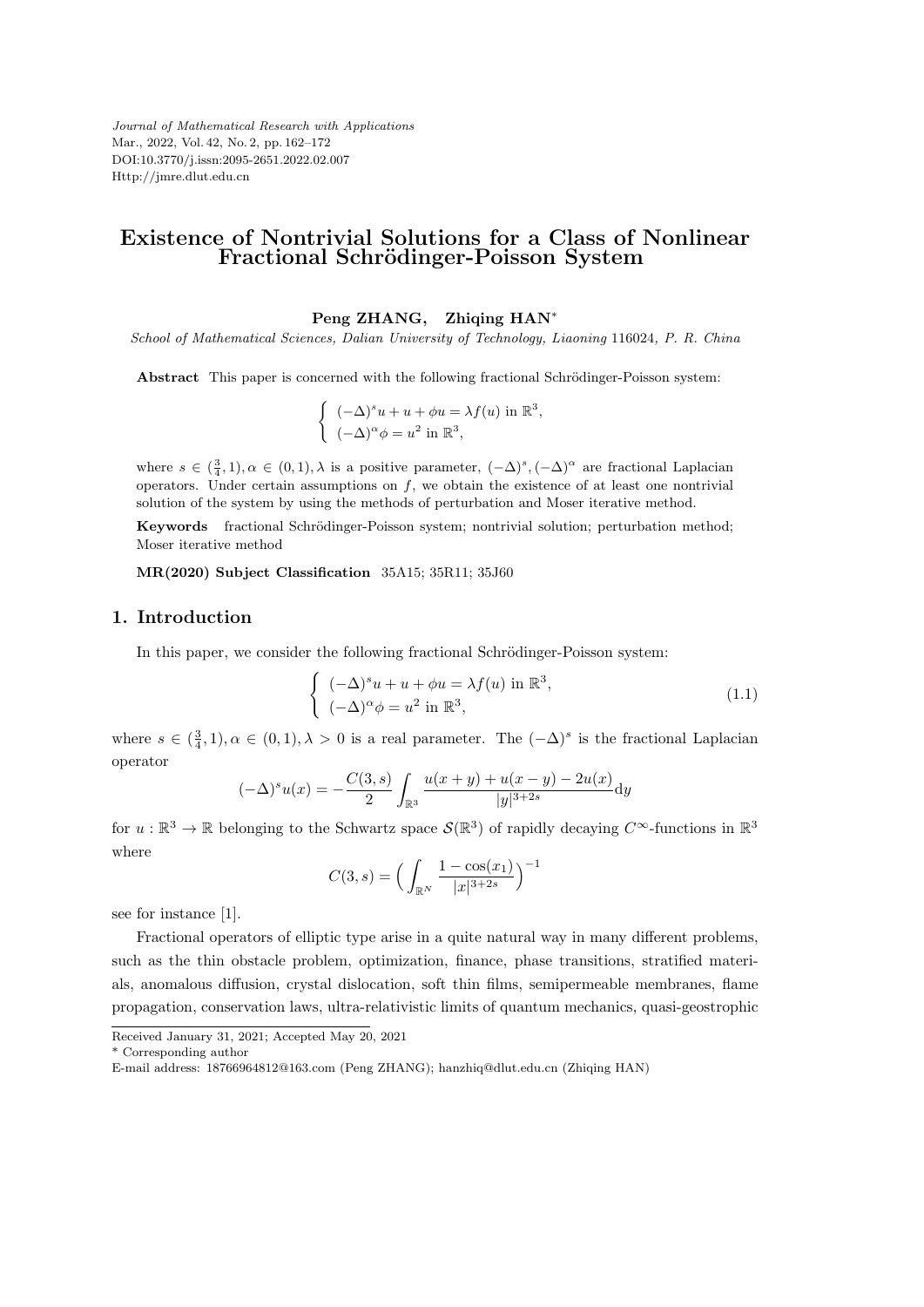flows, multiple scattering, minimal surfaces, materials science, water waves and so on. The investigations of the problems involving these non-local operators are interesting and important both from pure mathematical research aspects and real-world applications; eg see [1, 2] and references therein.

For a general form of fractional Schrödinger-Poisson system

$$
\begin{cases}\n(-\Delta)^s u + V(x)u + \phi u = f(x, u) \text{ in } \mathbb{R}^N, \\
(-\Delta)^\alpha \phi = u^2 \text{ in } \mathbb{R}^N,\n\end{cases}
$$
\n(1.2)

many existence and multiplicity results have been obtained by using different variational methods. If we only consider the first equation in  $(1.2)$ , it reduces to a fractional Schrödinger equation when  $\phi = 0$ . Since this kind of problem is displayed on the whole space  $\mathbb{R}^N$ , the main difficulty for dealing with it by variational methods is the lack of compactness. To overcome this difficulty, the author in [3] makes the following assumptions:

- $(V_1)$   $V \in C(R^N)$  and inf  $V(x) > 0$ ;
- (V<sub>2</sub>) For any  $M > 0$ , there exists  $r_0 > 0$  such that

$$
\lim_{|y| \to \infty} \text{meas}(\{x \in \mathbb{R}^N : |x - y| \le r_0, V(x) \le M\}) = 0,
$$

where meas denotes the Lebesgue measure on the whole  $\mathbb{R}^N$ . These assumptions have been widely used in the study of fractional Schrödinger-Poisson system in  $[4–8]$  for instance. The nontrivial radial symmetric solution of the problem (1.2) has also been obtained under suitable assumptions in the radial symmetric space  $H_r^s(\mathbb{R}^N)$ , where  $H_r^s(\mathbb{R}^N) = \{u \in H^s(\mathbb{R}^N), u(x) = u(|x|)\}\$ , because the embedding of  $H_r^s(\mathbb{R}^N)$  into the space  $L^p(\mathbb{R}^N)$   $(2 < p < 2_s^* = \frac{2N}{N-2s})$  is compact; see for instance [9].

Recently, a new approach namely the perturbation method has been proposed in [10, 11] to deal with quasi-linear elliptic equations. In [12], a perturbation method is used to study the Schrödinger-Poisson system

$$
\begin{cases}\n-\Delta u + u + \phi u = f(x, u) \text{ in } \mathbb{R}^3, \\
(-\Delta)^{\frac{\alpha}{2}} \phi = u^2 \text{ in } \mathbb{R}^3,\n\end{cases}
$$
\n(1.3)

where  $\alpha \in (1, 2]$ . Under some conditions, the problem (1.3) possesses at least one nontrivial solution. Then the author in [13] studied the fractional Schrödinger-Poisson system

$$
\begin{cases}\n(-\Delta)^s u + u + \phi u = f(x, u) \text{ in } \mathbb{R}^3, \\
(-\Delta)^\alpha \phi = u^2 \text{ in } \mathbb{R}^3,\n\end{cases}
$$
\n(1.4)

where  $s, \alpha \in (0, 1], 2\alpha + 4s > 3$ . The author proved that problem (1.4) possesses at least one nontrivial solution under some assumptions on *f*.

In [14], the authors studied a class of superlinear elliptic problems  $-\Delta u = \lambda f(u)$  under the Dirichlet boundary condition on a bounded smooth domain in  $\mathbb{R}^N$  where the nonlinearity  $f(u)$ is superlinear in a neighborhood of  $u = 0$ . Then the problem has solutions for all  $\lambda$  sufficiently large by using the Moser iterative method. The Moser iterative method is used to study the supercritical situation recently; see for instance, [15,16] and [17,18]. Recently, the authors in [19]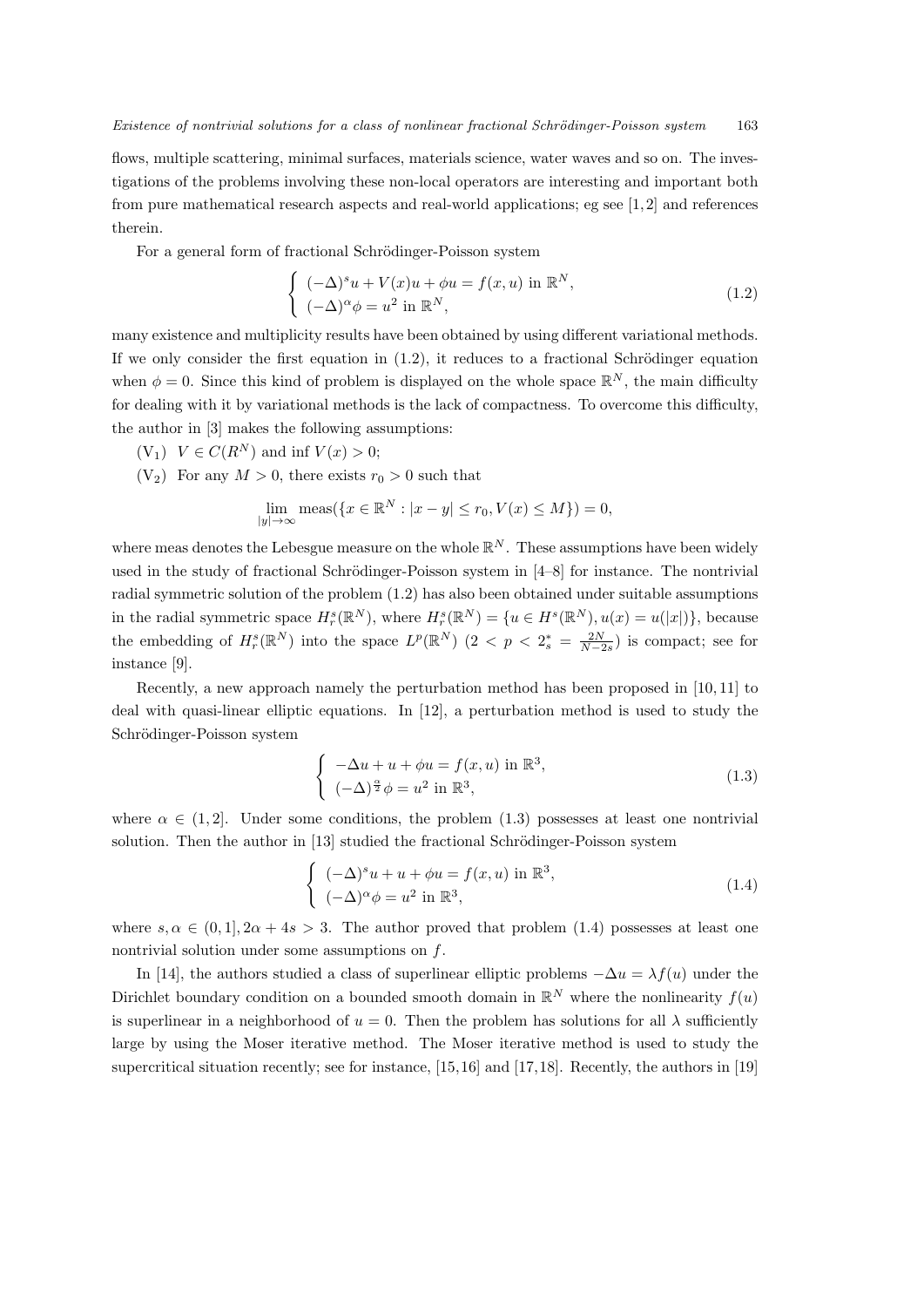considered the following Schrödinger-Poisson system

$$
\begin{cases}\n-\Delta u + V(x)u + \phi u = \lambda f(u) \text{ in } \mathbb{R}^3, \\
-\Delta \phi = u^2 \text{ in } \mathbb{R}^3,\n\end{cases}
$$
\n(1.5)

and prove that the problem possesses a positive solution for large value of  $\lambda$  without any growth and Ambrosetti-Rabinowitz condition.

Motivated by the above facts, the main purpose of this paper is to consider the existence of nontrivial solutions for problem (1.1). Since  $s \in (\frac{3}{4}, 1)$ , we have  $4 < 2_s^*$ . To state our main results, we assume the following conditions.

- (f<sub>1</sub>) There is a  $\tau \in (4, 2_s^*)$  such that  $\limsup_{|u| \to 0} \frac{f(u)u}{|u|^\tau}$  $\frac{|u|^{n}}{|u|^{7}} < +\infty$ , where  $2^{*}_{s} = \frac{6}{3-2s}$ ;
- (f<sub>2</sub>) There is a  $\beta \in (4, 2_s^*)$  such that  $\liminf_{|u| \to 0} \frac{F(u)}{|u|^{\beta}}$  $\frac{F(u)}{|u|^{\beta}} > 0$ , where  $F(u) = \int_0^u f(t) dt$ ;
- (f<sub>3</sub>) There is a  $\mu \in (4, 2_s^*)$  such that  $uf(u) \geq \mu F(u) > 0$  for  $|u| \neq 0$  small.

**Theorem 1.1** *Assume that assumptions*  $(f_1)$ – $(f_3)$  *hold.* Then problem (1.1) has at least one *non-trivial solution for all λ sufficiently large.*

The paper is organized as follows. In Section 2, we present some preliminary results. In Section 3, we prove Theorem 1.1.

### **2. Preliminaries and the variational setting**

This section is concerned with the variational framework for fractional Schrödinger-Poisson system. Also, we collect some preliminary results.

As usual,  $||u||_m = (\int_{\mathbb{R}^3} |u|^m dx)^{\frac{1}{m}}, \forall 1 \leq m < \infty.$ 

For any  $s \in (0,1)$ , we define  $\mathcal{D}^{s,2}(\mathbb{R}^3)$  as the completion of  $C_c^{\infty}(\mathbb{R}^3)$  with respect to

$$
[u]_s^2 = \int_{\mathbb{R}^3} \int_{\mathbb{R}^3} \frac{|u(x) - u(y)|^2}{|x - y|^{3 + 2s}} dxdy.
$$

Equivalently,

$$
\mathcal{D}^{s,2}(\mathbb{R}^3) = \{ u \in L^{2^*_s}(\mathbb{R}^3) : [u]_s < \infty \}.
$$

The fractional space  $H^s(\mathbb{R}^3)$  is defined by

$$
H^{s}(\mathbb{R}^{3}) = \Big\{ u \in L^{2}(\mathbb{R}^{3}) : \int_{\mathbb{R}^{3}} \int_{\mathbb{R}^{3}} \frac{|u(x) - u(y)|^{2}}{|x - y|^{3 + 2s}} dxdy < \infty \Big\},\,
$$

equipped with the norm

$$
||u||^2_{H^s(\mathbb{R}^3)} = [u]_s^2 + ||u||_2^2 = \int_{\mathbb{R}^3} (|(-\Delta)^{\frac{s}{2}} u|^2 + |u|^2) \mathrm{d}x.
$$

We recall the following embeddings of the fractional Sobolev spaces into Lebesgue spaces.

**Lemma 2.1** ([1]) Let  $s \in (0,1)$ *. Then there exists a sharp constant*  $S_* = S(s) > 0$  *such that for any*  $u \in \mathcal{D}^{s,2}(\mathbb{R}^3)$ 

$$
||u||_{2_s^*}^2 \le S_*[u]_s^2. \tag{2.1}
$$

*Moreover,*  $H^s(\mathbb{R}^3)$  *is continuously embedded in*  $L^p(\mathbb{R}^3)$  *for any*  $p \in [2, 2_s^*]$  *and compactly in*  $L_{\text{loc}}^p(\mathbb{R}^3)$  *for any*  $p \in [1, 2_s^*)$ .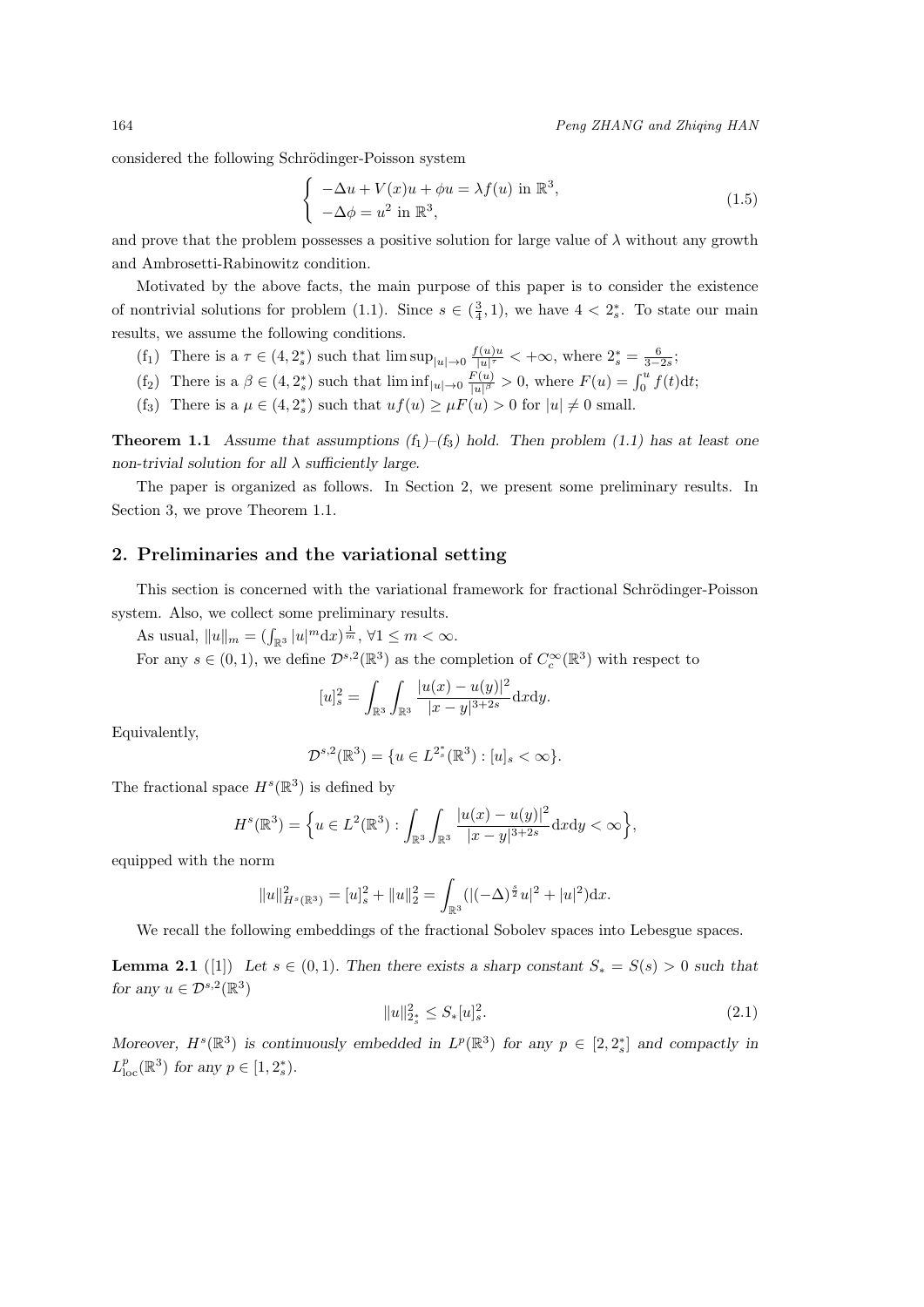In the following, we denote by  $C, C_i$  the generic constant, which may change from line to line.

Using Hölder's inequality, it follows from Lemma 2.1 that for every  $u \in H^s(\mathbb{R}^3)$ , we have

$$
\int_{\mathbb{R}^3} u^2 v \, dx \le \left( \int_{\mathbb{R}^3} |u|^{\frac{12}{3+2\alpha}} \right)^{\frac{3+2\alpha}{6}} \left( \int_{\mathbb{R}^3} |v|^{2^*_{\alpha}} dx \right)^{\frac{1}{2^*_{\alpha}}} \le C \|u\|_{H^s}^2 \|v\|_{\mathcal{D}^{\alpha,2}} \tag{2.2}
$$

where we used the embedding  $H^s(\mathbb{R}^3) \hookrightarrow L^{\frac{12}{3+2\alpha}}(\mathbb{R}^3)$  and the constant *C* is not dependent on  $\alpha$ . By Lax-Milgram theorem, there exists a unique  $\phi_u^{\alpha} \in \mathcal{D}^{\alpha,2}(\mathbb{R}^3)$  such that

$$
\int_{\mathbb{R}^3} v(-\Delta)^\alpha \phi_u^\alpha dx = \int_{\mathbb{R}^3} (-\Delta)^\frac{\alpha}{2} \phi_u^\alpha (-\Delta)^\frac{\alpha}{2} v dx = \int_{\mathbb{R}^3} u^2 v dx, \quad v \in \mathcal{D}^{\alpha,2}(\mathbb{R}^3). \tag{2.3}
$$

Hence,  $\phi_u^{\alpha}$  satisfies the Poisson equation

$$
(-\Delta)^\alpha \phi_u^\alpha = u^2.
$$

Moreover,  $\phi_u^\alpha$  has the following integral expression

$$
\phi_u^{\alpha} = c_{\alpha} \int_{\mathbb{R}^3} \frac{u^2(y)}{|x - y|^{3 - 2\alpha}} dy,
$$

which is the Riesz potential [20], where

$$
c_{\alpha} = \frac{\Gamma(\frac{3-2\alpha}{2})}{\pi^{\frac{3}{2}} 2^{2\alpha} \Gamma(\alpha)}.
$$

Thus  $\phi_u^{\alpha} \geq 0$  for a.e.  $x \in \mathbb{R}^3$ . From (2.2) and (2.3), we have

$$
\|\phi_u^{\alpha}\|_{\mathcal{D}^{\alpha,2}} \le C \|u\|_{\frac{12}{3+2\alpha}}^2 \le C \|u\|_{H^s}^2. \tag{2.4}
$$

It follows that

$$
\|\phi_u^{\alpha}\|_{\mathcal{D}^{\alpha,2}}^2 = \int_{\mathbb{R}^3} u^2 \phi_u^{\alpha} dx \le \|u\|_{\frac{1}{3+2\alpha}}^2 \|\phi_u^{\alpha}\|_{2_\alpha^*} \le C \|u\|_{\frac{1}{3+2\alpha}}^2 \|\phi_u^{\alpha}\|_{\mathcal{D}^{\alpha,2}}.
$$
 (2.5)

Then

$$
\|\phi_u^{\alpha}\|_{\mathcal{D}^{\alpha,2}} \le C \|u\|_{\frac{12}{3+2\alpha}}^2. \tag{2.6}
$$

By conditions (f<sub>1</sub>) and (f<sub>2</sub>), there exist  $0 < \delta < \frac{1}{2}$ ,  $C_1 > 0$  and  $C_2 > 0$  such that

$$
F(u) \ge C_1 |u|^\beta, \quad F(u) \le C_2 |u|^\tau \tag{2.7}
$$

and  $uf(u) \geq \mu F(u) > 0$  for  $0 < |u| \leq 2\delta$ . For the fixed  $\delta > 0$ , we consider a cut-off function  $\rho(t)$ satisfying

$$
\rho(t) = \begin{cases} 1, & \text{if } |t| \le \delta \\ 0, & \text{if } |t| \ge 2\delta, \end{cases}
$$

*t* $\rho'(t) \leq 0$ , and  $|t\rho'(t)| \leq \frac{2}{\delta}$ .

**Lemma 2.2** ([14]) Define  $\tilde{F}(u) = \rho(u)F(u) + (1 - \rho(u))F_{\infty}(u)$ , where  $F_{\infty}(u) := C_2|u|^{\tau}$ . Then  $u \tilde{f}(u) > \theta \tilde{F}(u) > 0$ 

*for all*  $u \neq 0$ *, where*  $\theta = \min\{\mu, \tau\}$ ,  $\tilde{f}(u) = \tilde{F}'(u)$ .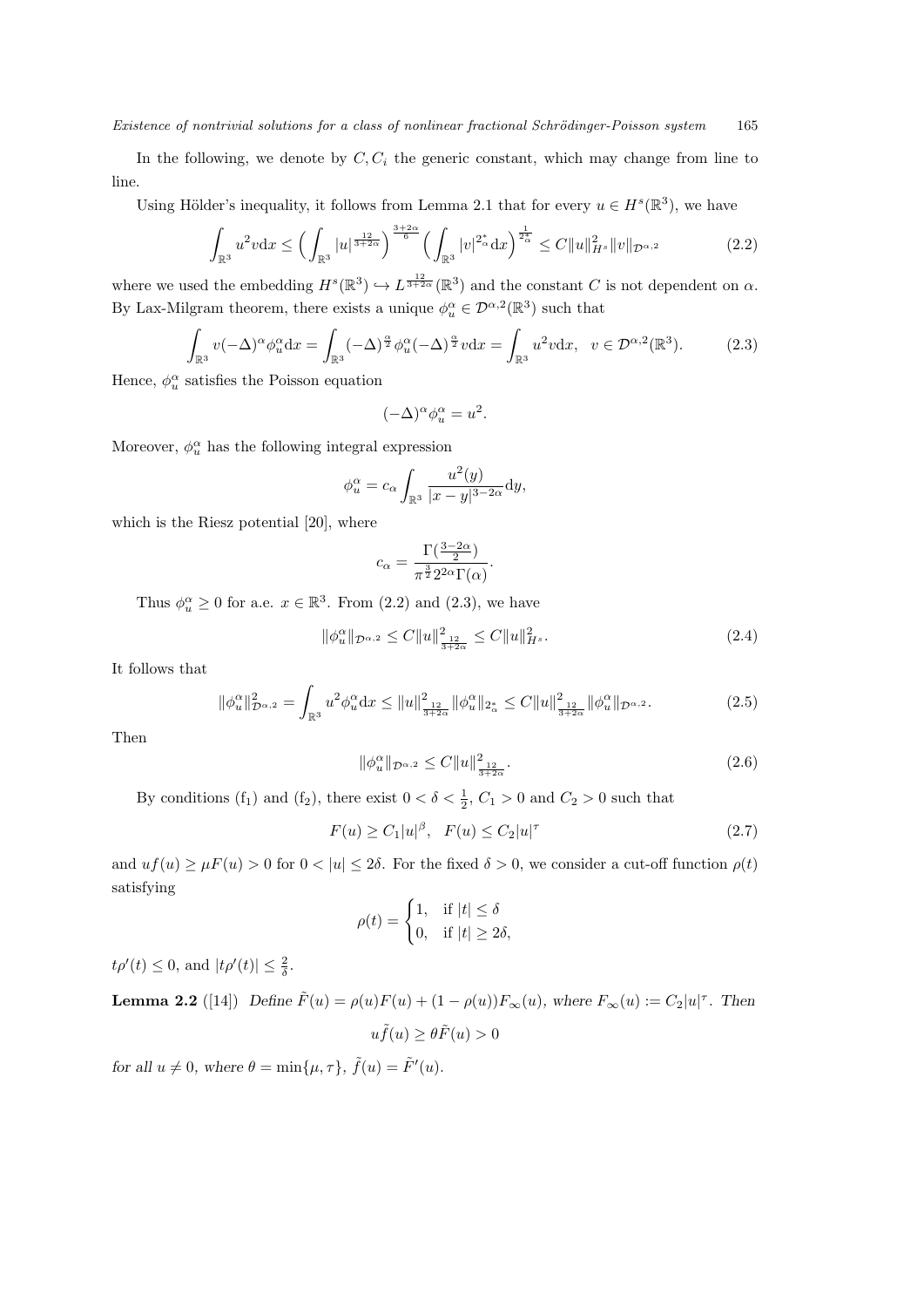So we consider the following modified fractional Schrödinger equation

$$
(-\Delta)^s u + u + \phi_u^{\alpha} u = \lambda \tilde{f}(u), \quad x \in \mathbb{R}^3. \tag{2.8}
$$

The energy functional  $I_{\lambda}: H^s(\mathbb{R}^3) \to \mathbb{R}$  corresponding to problem (2.8) is defined by

$$
I_{\lambda}(u) = \frac{1}{2} \int_{\mathbb{R}^{3}} (|(-\Delta)^{\frac{s}{2}} u|^{2} + u^{2}) \mathrm{d}x + \frac{1}{4} \int_{\mathbb{R}^{3}} \phi_{u}^{\alpha} u^{2} \mathrm{d}x - \lambda \int_{\mathbb{R}^{3}} \tilde{F}(u) \mathrm{d}x.
$$
 (2.9)

It is easy to see that  $I_\lambda$  is well defined in  $H^s(\mathbb{R}^3)$ ,  $I_\lambda \in C^1(H^s(\mathbb{R}^3), \mathbb{R})$  and

$$
(I'_{\lambda}(u),v) = \int_{\mathbb{R}^3} \left( (-\Delta)^{\frac{s}{2}} u (-\Delta)^{\frac{s}{2}} v + uv + \phi_u^{\alpha} uv - \lambda \tilde{f}(u)v \right) dx, \quad v \in H^s(\mathbb{R}^3). \tag{2.10}
$$

We choose a potential  $V(x)$  satisfying the following condition.

 $(V)$   $V \in C(\mathbb{R}^3, \mathbb{R})$  satisfies  $\inf_{x \in \mathbb{R}^3} V(x) \geq V_0 > 0$  and for every  $M > 0$ , meas $\{x \in \mathbb{R}^3$ :  $V(x) \leq M$ } < ∞. Let

$$
E = \{ u \in H^{s}(\mathbb{R}^{3}) : \int_{\mathbb{R}^{3}} (|(-\Delta)^{\frac{s}{2}} u|^{2} + V(x) u^{2}) dx < \infty \}.
$$

Then *E* is a Hilbert space with the inner product and norm

$$
(u,v)_E = \int_{\mathbb{R}^3} ((-\Delta)^{\frac{s}{2}} u(-\Delta)^{\frac{s}{2}} v + V(x) u v) dx, \quad ||u||_E = (u, u)_E^{\frac{1}{2}}.
$$

It is known that *E* is compactly embedded in  $L^p(\mathbb{R}^3)$  for  $2 \le p < 2_s^*$  (see [3]).

For fixed  $\sigma \in (0, 1]$ , we introduce the following inner product

$$
(u,v)_{H^s_{\sigma}} = \int_{\mathbb{R}^3} ((-\Delta)^{\frac{s}{2}} u(-\Delta)^{\frac{s}{2}} v + \sigma V(x) u v) dx
$$

and the norm  $||u||_{H^s_{\sigma}} = (u, u)_{H^s_{\sigma}}^{\frac{1}{2}}$ . Let  $E_{\sigma} = (E, ||.||_{H^s_{\sigma}})$ . Define the perturbed functional  $I_{\sigma,\lambda}$ :  $E \to \mathbb{R}$ :

$$
I_{\sigma,\lambda}(u) = I_{\lambda}(u) + \frac{\sigma}{2} \int_{\mathbb{R}^3} V(x)u^2 dx, \quad \sigma \in (0,1].
$$
 (2.11)

### **3. Proof of Theorem 1.1**

Firstly, we will prove that for every fixed  $\lambda \geq 1$ , the problem (2.8) has at least one nontrivial solution.

**Lemma 3.1** *For every fixed*  $\lambda \geq 1$  *and fixed*  $\sigma \in (0,1]$ *, there exist*  $\rho_{\lambda} > 0$ *,*  $\delta_{\lambda} > 0$  *such that* 

$$
\inf_{u \in E, \|u\|_E = \rho_\lambda} I_{\sigma,\lambda}(u) > \delta_\lambda.
$$

**Proof** It is clear that  $\tilde{F}(u) \leq C_2 |u|^{\tau}$ .

$$
I_{\sigma,\lambda}(u) = \frac{1}{2} \int_{\mathbb{R}^3} (|(-\Delta)^{\frac{s}{2}} u|^2 + |u|^2) dx + \frac{1}{4} \int_{\mathbb{R}^3} \phi_u^{\alpha} u^2 dx + \frac{\sigma}{2} \int_{\mathbb{R}^3} V(x) u^2 dx - \lambda \int_{\mathbb{R}^3} \tilde{F}(u) dx
$$
  
\n
$$
\geq \frac{\sigma}{2} \|u\|_E^2 + \frac{1}{2} \int_{\mathbb{R}^3} u^2 dx + \frac{1}{4} \int_{\mathbb{R}^3} \phi_u^{\alpha} u^2 dx - \lambda \int_{\mathbb{R}^3} \tilde{F}(u) dx
$$
  
\n
$$
\geq \frac{\sigma}{2} \|u\|_E^2 - \lambda C \|u\|_E^{\sigma} = \|u\|_E^2 (\frac{\sigma}{2} - \lambda C \|u\|_E^{\sigma-2}).
$$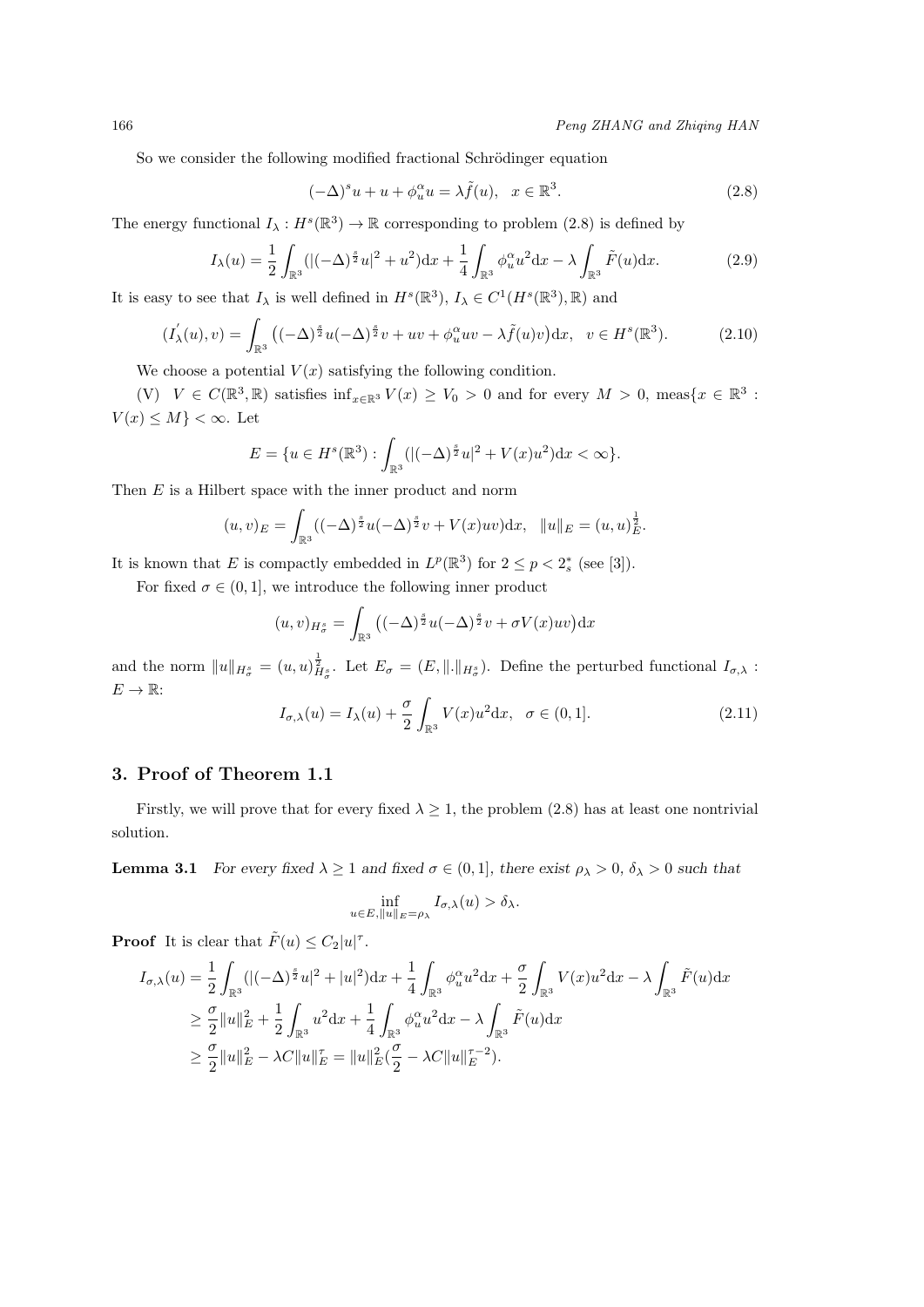*Existence of nontrivial solutions for a class of nonlinear fractional Schrödinger-Poisson system* 167 Let  $\rho_{\lambda} = \left(\frac{\sigma}{4C\lambda}\right)^{\frac{1}{\tau-2}}$ . Then for  $||u||_E = \rho_{\lambda}, L_{\sigma,\lambda}(u) \geq \frac{\sigma}{4}\rho_{\lambda}^2 = \delta_{\lambda} > 0$ .  $\Box$ 

**Lemma 3.2** For every fixed  $\lambda \geq 1$ , there exists  $e \in E$  with  $||e||_E \geq \rho_{\lambda}$  such that  $I_{\sigma,\lambda}(e) < 0$  for *fixed*  $\sigma \in (0, 1]$ .

**Proof** By Lemma 2.2, there exists a constant  $C > 0$  such that

$$
\tilde{F}(u) \ge C|u|^{\theta}, \text{ for } |u| \text{ large.}
$$
\n(3.1)

By  $(2.4)$  and  $(2.5)$ ,

$$
\int_{\mathbb{R}^3} \phi_u^{\alpha} u^2 dx = \|\phi_u^{\alpha}\|_{\mathcal{D}^{\alpha,2}}^2 \le C \|u\|_{H^s}^4.
$$
\n(3.2)

Choosing a fixed nontrivial function  $v \in C_0^{\infty}(\mathbb{R}^3)$ , we have

$$
I_{\sigma,\lambda}(tv) = \frac{t^2}{2} ||v||_{H^s_{\sigma}}^2 + \frac{t^2}{2} ||v||_2^2 + \frac{Ct^4}{4} ||v||_{H^s}^4 - \lambda \int_{\mathbb{R}^3} \tilde{F}(tv) dx
$$
  

$$
\leq \frac{t^2}{2} ||v||_E^2 + \frac{t^2}{2} ||v||_2^2 + \frac{Ct^4}{4} ||v||_{H^s}^4 - Ct^{\theta} ||v||_{\theta}^{\theta} \to -\infty
$$

as  $t \to +\infty$ . Let  $T > 0$  and define a path  $h : [0, 1] \to E$  by  $h(t) = tTv$ . For  $T > 0$  large enough, independent of  $\sigma$  and  $\lambda$ , we have

$$
||h(1)||_E \ge (\frac{1}{4C})^{\frac{1}{\tau-2}} \ge \rho_\lambda, \quad I_{\sigma,\lambda}(h(1)) < 0.
$$

By taking  $e = h(1)$ , we complete the proof.  $\Box$ 

**Lemma 3.3** *For every fixed*  $\lambda \geq 1$ *,*  $I_{\sigma,\lambda}$  *satisfies the Palais-Smale condition on E for fixed*  $\sigma \in (0,1].$ 

**Proof** Let  $\{u_{n,\lambda}\}\)$  be a sequence in *E* so that  $I_{\sigma,\lambda}(u_{n,\lambda})$  is bounded and  $I'_{\sigma,\lambda}(u_{n,\lambda}) \to 0$ . Then

$$
C_{\lambda} + C||u_{n,\lambda}|| \ge I_{\sigma,\lambda}(u_{n,\lambda}) - \frac{1}{\theta}(I'_{\sigma,\lambda}(u_{n,\lambda}), u_{n,\lambda})
$$
  

$$
= (\frac{1}{2} - \frac{1}{\theta})||u_{n,\lambda}||_{H_{\sigma}^s}^2 + (\frac{1}{2} - \frac{1}{\theta})||u_{n,\lambda}||_2^2 + (\frac{1}{4} - \frac{1}{\theta})\int_{\mathbb{R}^3} \phi_{u_{n,\lambda}}^{\alpha} u_{n,\lambda}^2 dx +
$$
  

$$
\lambda \int_{\mathbb{R}^3} (\frac{\tilde{f}(u_{n,\lambda})u_{n,\lambda}}{\theta} - \tilde{F}(u_{n,\lambda})) dx
$$
  

$$
\ge (\frac{1}{2} - \frac{1}{\theta})\sigma ||u_{n,\lambda}||_E^2.
$$

Thus,  $\{u_{n,\lambda}\}\$ is bounded in *E*. Up to a subsequence, we can assume that  $u_{n,\lambda} \to u_\lambda$  in *E*,  $u_{n,\lambda} \to u_{\lambda}$  in  $L^p(\mathbb{R}^3)$ ,  $2 \leq p < 2_s^*$ . Observe that

$$
||u_{n,\lambda} - u_{\lambda}||_{H_{\sigma}^{s}}^{2} = (I'_{\sigma,\lambda}(u_{n,\lambda}) - I'_{\sigma,\lambda}(u_{\lambda}), u_{n,\lambda} - u_{\lambda}) - ||u_{n,\lambda} - u_{\lambda}||_{2}^{2} -
$$
  

$$
\int_{\mathbb{R}^{3}} (\phi_{u_{n,\lambda}}^{\alpha} u_{n,\lambda} - \phi_{u_{\lambda}}^{\alpha} u_{\lambda})(u_{n,\lambda} - u_{\lambda}) dx + \lambda \int_{\mathbb{R}^{3}} (\tilde{f}(u_{n,\lambda}) - \tilde{f}(u_{\lambda}))(u_{n,\lambda} - u_{\lambda}) dx
$$
  
=  $J_{1} + J_{2} + J_{3} + J_{4}.$ 

It is clear that  $J_1 \rightarrow 0$  and  $J_2 \rightarrow 0$  as  $n \rightarrow \infty$ . By (2.6),

$$
\int_{\mathbb{R}^3} \phi_{u_{n,\lambda}}^{\alpha} u_{n,\lambda} (u_{n,\lambda} - u_\lambda) \mathrm{d}x \leq \|\phi_{u_{n,\lambda}}^{\alpha}\|_{2_\alpha^*} \|u_{n,\lambda}\|_{\frac{12}{3+2\alpha}} \|u_{n,\lambda} - u_\lambda\|_{\frac{12}{3+2\alpha}}
$$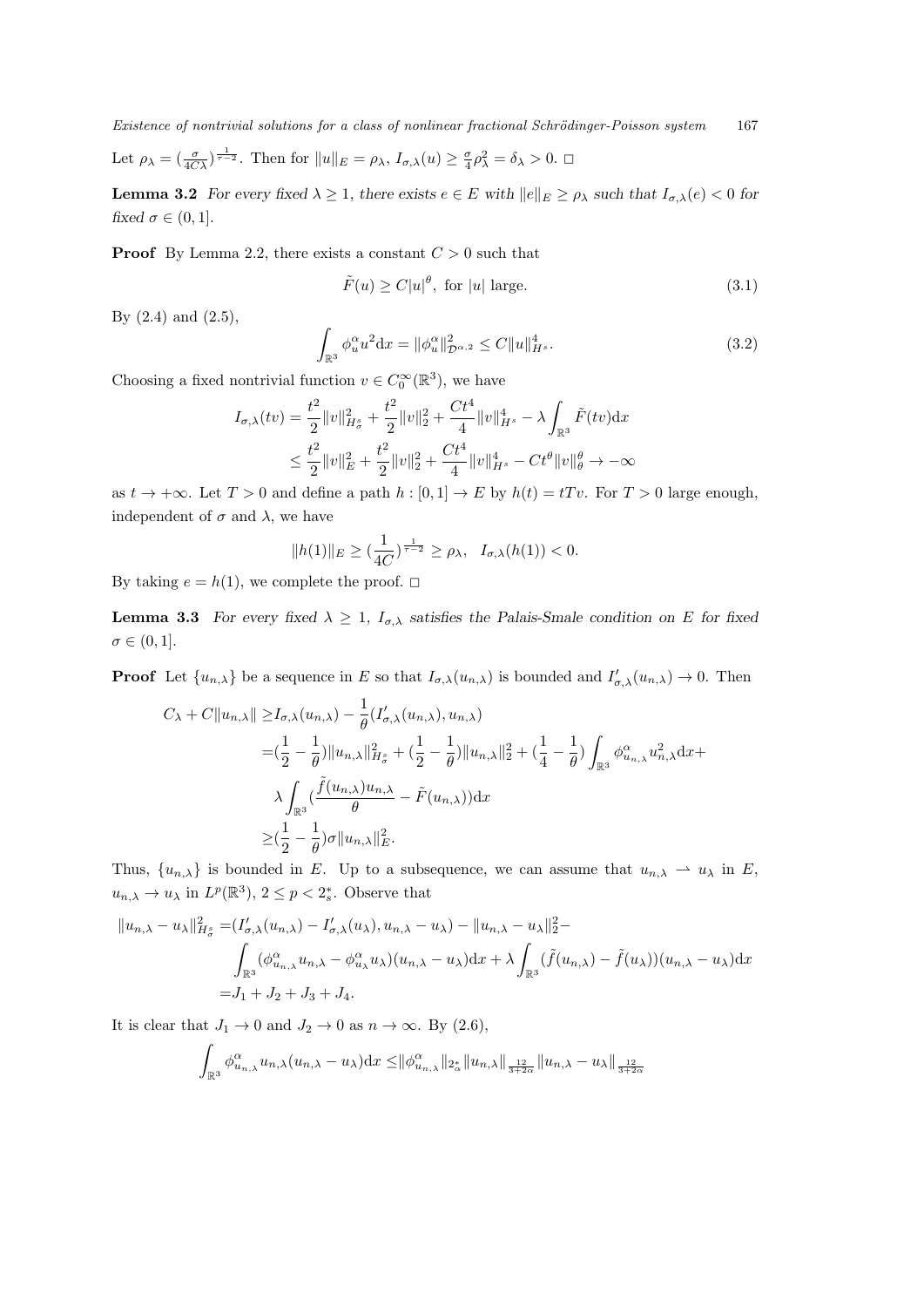$$
\leq C \|\phi_{u_{n,\lambda}}^{\alpha}\|_{\mathcal{D}^{\alpha,2}} \|u_{n,\lambda}\|_{\frac{12}{3+2\alpha}} \|u_{n,\lambda}-u_{\lambda}\|_{\frac{12}{3+2\alpha}}\leq C \|u_{n,\lambda}\|_{\frac{3}{3+2\alpha}}^3 \|u_{n,\lambda}-u_{\lambda}\|_{\frac{12}{3+2\alpha}}\leq C \|u_{n,\lambda}\|_{E}^3 \|u_{n,\lambda}-u_{\lambda}\|_{\frac{12}{3+2\alpha}} \to 0.
$$

Similarly, we have

$$
\int_{\mathbb{R}^3} \phi_{u_\lambda}^\alpha u_\lambda (u_{n,\lambda} - u_\lambda) \mathrm{d} x \to 0,
$$

thus  $J_3 \to 0$  as  $n \to \infty$ . Since the cut-off function  $\rho(t)$  satisfies  $|\rho'(t)t| \leq \frac{2}{\delta}$ , we have

$$
|\tilde{f}(t)| \le C|t|^{\tau - 1},
$$

hence

$$
\int_{\mathbb{R}^3} \tilde{f}(u_{n,\lambda})(u_{n,\lambda} - u_\lambda) dx \le C \int_{\mathbb{R}^3} |u_{n,\lambda}|^{\tau - 1} |u_{n,\lambda} - u_\lambda| dx
$$
  
\n
$$
\le C \|u_{n,\lambda}\|_{\tau}^{\tau - 1} \|u_{n,\lambda} - u_\lambda\|_{\tau}
$$
  
\n
$$
\le C \|u_{n,\lambda}\|_{E}^{\tau - 1} \|u_{n,\lambda} - u_\lambda\|_{\tau} \to 0.
$$

Similarly, we have

$$
\int_{\mathbb{R}^3} \tilde{f}(u_\lambda)(u_{n,\lambda} - u_\lambda) \mathrm{d}x \to 0,
$$

thus  $J_4 \rightarrow 0$  as  $n \rightarrow \infty$ . We see that

$$
\sigma \|u_{n,\lambda} - u_\lambda\|_E \le \|u_{n,\lambda} - u_\lambda\|_{H^s_\sigma}^2 \to 0,
$$

therefore,  $I_{\sigma,\lambda}$  satisfies the Palais-Smale condition on *E* for fixed  $\sigma \in (0,1]$ .  $\Box$ 

**Lemma 3.4** *For every fixed*  $\lambda \geq 1$ *, let*  $\sigma_n \to 0$  *and*  $\{u_{n,\lambda}\}\subset E$  *be a sequence of critical points* of  $I_{\sigma_n,\lambda}$  satisfying  $I'_{\sigma_n,\lambda}(u_{n,\lambda}) = 0$  and  $I_{\sigma_n,\lambda}(u_{n,\lambda}) \leq C_{\lambda}$  for some  $C_{\lambda}$  independent of n. Then, *up to a subsequence*  $u_{n,\lambda} \rightharpoonup u_{\lambda}$  *in*  $H^s(\mathbb{R}^3)$  *as*  $n \to \infty$  *and*  $u_{\lambda}$  *is a critical point of*  $I_{\lambda}$ *.* 

**Proof** By  $I'_{\sigma_n,\lambda}(u_{n,\lambda}) = 0$  and  $I_{\sigma_n,\lambda}(u_{n,\lambda}) \leq C_{\lambda}$ , we have

$$
C_{\lambda} \geq I_{\sigma_n,\lambda}(u_{n,\lambda}) - \frac{1}{\theta} (I'_{\sigma_n,\lambda}(u_{n,\lambda}), u_{n,\lambda})
$$
  
\n
$$
= (\frac{1}{2} - \frac{1}{\theta}) ||u_{n,\lambda}||_{H_{\sigma}}^2 + (\frac{1}{2} - \frac{1}{\theta}) ||u_{n,\lambda}||_2^2 +
$$
  
\n
$$
(\frac{1}{4} - \frac{1}{\theta}) \int_{\mathbb{R}^3} \phi_{u_{n,\lambda}}^{\alpha} u_{n,\lambda}^2 dx + \int_{\mathbb{R}^3} (\frac{u_{n,\lambda} \tilde{f}(u_{n,\lambda})}{\theta} - \tilde{F}(u_{n,\lambda})) dx
$$
  
\n
$$
\geq (\frac{1}{2} - \frac{1}{\theta}) ||u_{n,\lambda}||_{H^s}^2,
$$

then up to a subsequence, we have  $u_{n,\lambda} \to u_\lambda$  in  $H^s(\mathbb{R}^3)$ . Taking  $v \in C_0^\infty(\mathbb{R}^3)$ , by [21, Lemma 2.3,  $\phi_{u_{n,\lambda}}^{\alpha} \to \phi_{u_{\lambda}}^{\alpha}$  in  $\mathcal{D}^{\alpha,2}(\mathbb{R}^3)$ , then we have

$$
\int_{\mathbb{R}^3} \phi_{u_{n,\lambda}}^\alpha u_\lambda v \mathrm{d} x \to \int_{\mathbb{R}^3} \phi_{u_\lambda}^\alpha u_\lambda v \mathrm{d} x.
$$

By Hölder inequality, it follows that

$$
\left| \int_{\mathbb{R}^3} \phi_{u_{n,\lambda}}^{\alpha} (u_n - u) v \, dx \right| \leq \| \phi_{u_{n,\lambda}}^{\alpha} \|_{2_\alpha^*} \| u_n - u \|_{\frac{12}{3+2\alpha}(\Omega)} \| v \|_{\frac{12}{3+2\alpha}(\Omega)} \to 0
$$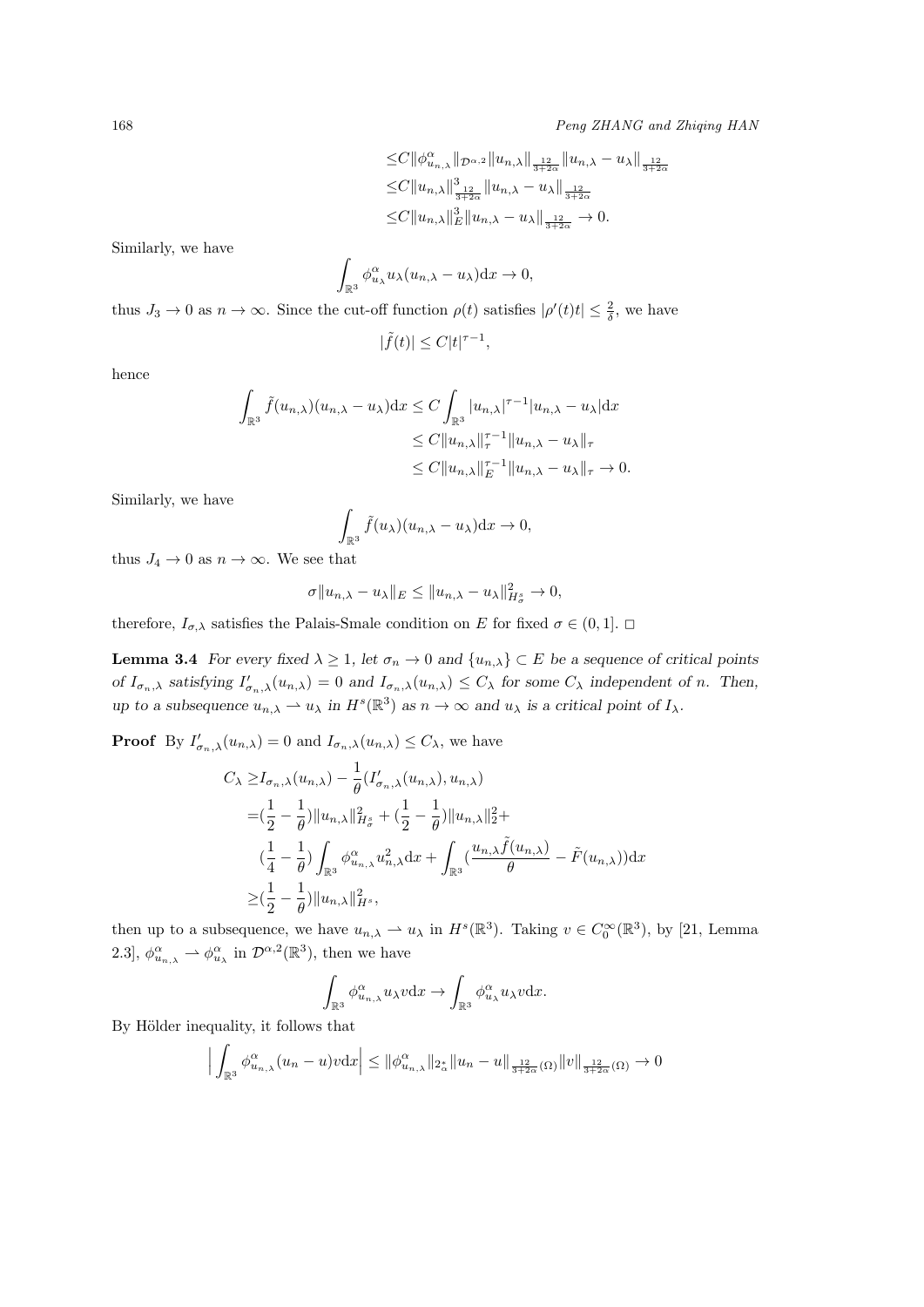as  $n \to \infty$ , where  $\Omega$  is the support of *v*. Then,

$$
\left| \int_{\mathbb{R}^3} \phi_{u_{n,\lambda}}^{\alpha} u_{n,\lambda} v \, dx - \int_{\mathbb{R}^3} \phi_{u_{\lambda}}^{\alpha} u_{\lambda} v \, dx \right|
$$
  
\$\leq \left| \int\_{\mathbb{R}^3} \phi\_{u\_{n,\lambda}}^{\alpha} (u\_{n,\lambda} - u\_{\lambda}) v \, dx \right| + \left| \int\_{\mathbb{R}^3} \phi\_{u\_{n,\lambda}}^{\alpha} (u\_n - u) v \, dx \right| \to 0

as  $n \to \infty$  for all  $v \in C_0^{\infty}(\mathbb{R}^3)$ .

$$
0 = (I'_{\sigma_n,\lambda}(u_{n,\lambda}), v) = \int_{\mathbb{R}^3} (-\Delta)^{\frac{s}{2}} u_{n,\lambda} (-\Delta)^{\frac{s}{2}} v + u_{n,\lambda} v \, dx
$$

$$
\int_{\mathbb{R}^3} (\phi_{u_{n,\lambda}}^{\alpha} u_{n,\lambda} v - \tilde{f}(u_{n,\lambda}) v) \, dx + \sigma_n \int_{\mathbb{R}^N} V(x) u_{n,\lambda} v \, dx.
$$

We have

$$
\sigma_n \int_{\mathbb{R}^3} V(x) u_{n,\lambda} v \, dx \leq \sigma_n^{\frac{1}{2}} \Big( \sigma_n \int_{\mathbb{R}^3} V(x) u_{n,\lambda}^2 dx \Big)^{\frac{1}{2}} \Big( \int_{\mathbb{R}^3} V(x) v^2 dx \Big)^{\frac{1}{2}} \leq C_{\lambda} \sigma_n^{\frac{1}{2}} \to 0,
$$

as  $n \to \infty$ . Thus by density, we see that  $I'_{\lambda}(u_{\lambda})v = 0$  for all  $v \in H^{s}(\mathbb{R}^{3})$ ,  $u_{\lambda}$  is a critical point of *Iλ*.  $\Box$ 

**Lemma 3.5** ([22]) Let  $B_r(x)$  be the open ball in  $\mathbb{R}^3$  of radius r centred at x. If  $\{u_n\}$  is bounded *in*  $H^s(\mathbb{R}^3)$  *and for*  $2 \le q < 2_s^*$ *, we have* 

$$
\sup_{x\in\mathbb{R}^3}\int_{B_r(x)}|u_n|^q{\rm d}x\to 0\ \ {\rm as}\ \ n\to\infty,
$$

*then*  $u_n \to 0$  *in*  $L^w(\mathbb{R}^3)$  *for*  $w \in (2, 2_s^*)$ .

By Lemma 3.2, we have for fixed  $v \in C_0^{\infty}(\mathbb{R}^3)$ ,

$$
I_{\sigma,\lambda}(tv) \le \frac{t^2}{2} ||v||_E^2 + \frac{t^2}{2} ||v||_2^2 + \frac{Ct^4}{4} ||v||_{H^s}^4 - Ct^{\theta} ||v||_{\theta}^{\theta} \to -\infty
$$

as  $t \to \infty$ . We denote

$$
c_{\sigma,\lambda} = \inf_{\gamma \in \Gamma} \max_{t \in [0,1]} I_{\sigma,\lambda}(\gamma(t)),
$$

where  $\Gamma = \{ \gamma \in C([0,1], E) : \gamma(0) = 0, I_{\sigma,\lambda}(\gamma(1)) < 0 \}.$  Then we obtain

$$
c_{\sigma,\lambda} = \inf_{\gamma \in \Gamma} \max_{t \in [0,1]} I_{\sigma,\lambda}(\gamma(t)) \le \max_{t \in [0,1]} I_{1,\lambda}(tTv)
$$
  
\n
$$
\le \max_{t \in [0,1]} \left( \frac{t^2 T^2}{2} \|v\|_E^2 + \frac{t^2 T^2}{2} \|v\|_2^2 + \frac{t^4 T^4}{4} \|v\|_{H^s}^4 - \lambda \int_{\mathbb{R}^3} \tilde{F}(tTv) dx \right)
$$
  
\n
$$
\le \max_{t \in [0,1]} \left( \frac{t^2 T^2}{2} \|v\|_E^2 + \frac{t^2 T^2}{2} \|v\|_2^2 + \frac{t^2 T^2}{4} \|v\|_{H^s}^4 - C\lambda t^{\beta} T^{\beta} \int_{\mathbb{R}^3} |v|^{\beta} dx \right)
$$
  
\n
$$
\le C\lambda^{-\frac{2}{\beta-2}},
$$

where *T* is given by Lemma 3.2, *C* is independent of  $\sigma$  and  $\lambda$ . By Mountain pass theorem,  $c_{\sigma, \lambda}$ is a critical point of  $I_{\sigma,\lambda}$ . Then, we can choose a sequence  $\sigma_n \to 0$ , a sequence of critical points  ${u_{n,\lambda}}$  *⊂ E* satisfying

$$
I'_{\sigma_n,\lambda}(u_{n,\lambda}) = 0, \quad I_{\sigma_n,\lambda}(u_{n,\lambda}) \le C\lambda^{-\frac{2}{\beta-2}}.
$$
\n
$$
(3.3)
$$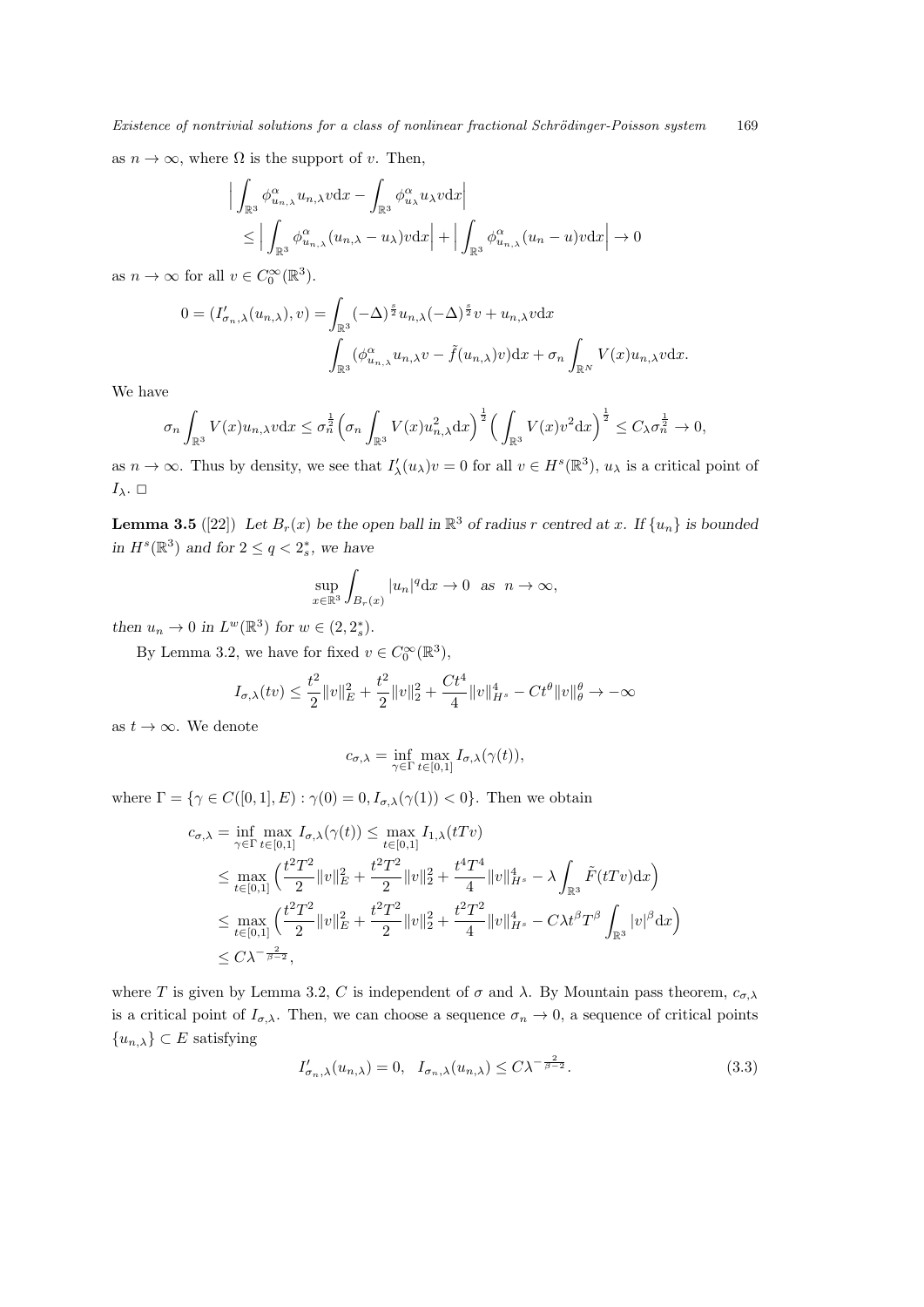By Lemma 3.4,  $u_{\lambda}$  is a critical point of  $I_{\lambda}$ . It remains to show that  $u_{\lambda} \neq 0$ . We derive

$$
0 = ||u_{n,\lambda}||_{H^s(\mathbb{R}^3)}^2 + \sigma_n \int_{\mathbb{R}^3} V(x) u_{n,\lambda}^2 dx +
$$
  

$$
\int_{\mathbb{R}^3} \phi_{u_{n,\lambda}}^\alpha u_{n,\lambda}^2 dx - \lambda \int_{\mathbb{R}^3} \tilde{f}(u_{n,\lambda}) u_{n,\lambda} dx
$$
  

$$
\geq ||u_{n,\lambda}||_{H^s(\mathbb{R}^3)}^2 - C\lambda ||u_{n,\lambda}||_{\tau}^7
$$
  

$$
\geq C ||u_{n,\lambda}||_{\tau}^2 - C\lambda ||u_{n,\lambda}||_{\tau}^7.
$$

Hence, we have  $||u_{n,\lambda}||_{\tau} \geq (\frac{C}{\lambda})^{\frac{1}{\tau-2}}$ . If  $\{u_{n,\lambda}\}\$ is vanishing, then  $||u_{n,\lambda}||_{\tau} \to 0$  by Lemma 3.5, which is a contradiction. Therefore, we can obtain the existence of nontrivial critical point of  $I_\lambda$ for every  $\lambda \geq 1$ .

Next we shall study the  $L^{\infty}$ -estimates for solution  $u_{\lambda}$  of problem (2.8).

**Lemma 3.6** *Let*  $u_{\lambda} \in E$  *be a weak solution of problem (2.8). Then*  $u_{\lambda} \in L^{\infty}(\mathbb{R}^{3})$ *. Moreover,* 

$$
||u_\lambda||_\infty < C\lambda^{\frac{\beta-2^*_s}{(2^*_s-\tau)(\beta-2)}},
$$

*C* is independent of  $\lambda$ .

**Proof** Let  $u_{\lambda}$  be a weak solution of

$$
\begin{cases}\n(-\Delta)^s u + u + \phi u = \lambda \tilde{f}(u) \text{ in } \mathbb{R}^3, \\
(-\Delta)^\alpha \phi = u^2 \text{ in } \mathbb{R}^3.\n\end{cases}
$$
\n(3.4)

For  $L > 0$ , set  $u_{\lambda,L} = \min\{u_{\lambda},L\}$  and  $\Upsilon(u_{\lambda}) := \Upsilon_{\lambda,L}(u_{\lambda}) = u_{\lambda}|u_{\lambda,L}|^{2(\eta-1)}$  with  $\eta > 1$  to be determined later. Let  $\Phi(t) = \frac{1}{2}|t|^2$  and  $\Gamma(t) = \int_0^t (\Upsilon'(t))^{\frac{1}{2}}$ . Then, if  $a > b$ , we have

$$
\Phi'(a-b)(\Upsilon(a)-\Upsilon(b)) = (a-b)(\Upsilon(a)-\Upsilon(b)) = (a-b)\int_b^a (\Gamma'(t))^2 dx
$$

$$
\ge \left(\int_b^a \Gamma'(t) dx\right)^2 = |\Gamma(a)-\Gamma(b)|^2.
$$

If  $a \leq b$ , we can use a similar argument to obtain the conclusion. It follows that

$$
\Phi'(a-b)(\Upsilon(a)-\Upsilon(b)) \geq |\Gamma(a)-\Gamma(b)|^2,
$$

for every  $a, b \in \mathbb{R}$ , which implies that

$$
|\Gamma(u_{\lambda}(x)) - \Gamma(u_{\lambda}(y))|^2 \leq [u_{\lambda}(x) - u_{\lambda}(y)][(u_{\lambda}|u_{\lambda,L}|^{2(\eta-1)})(x) - (u_{\lambda}|u_{\lambda,L}|^{2(\eta-1)})(y)].
$$

Choosing  $\Upsilon(u_\lambda)$  as a test function in (2.10), we obtain

$$
\int_{\mathbb{R}^3} |(-\Delta)^{\frac{s}{2}} \Gamma(u_\lambda)|^2 dx + \int_{\mathbb{R}^3} u_\lambda^2 |u_{\lambda,L}|^{2(\eta-1)} dx + \int_{\mathbb{R}^3} \phi_{u_\lambda}^\alpha u_\lambda^2 |u_{\lambda,L}|^{2(\eta-1)} dx
$$
\n
$$
\leq \int_{\mathbb{R}^3} \int_{\mathbb{R}^3} \frac{[u_\lambda(x) - u_\lambda(y)][(u_\lambda |u_{\lambda,L}|^{2(\eta-1)})(x) - (u_\lambda |u_{\lambda,L}|^{2(\eta-1)})(y)]}{|x - y|^{3+2s}} dx dy +
$$
\n
$$
\int_{\mathbb{R}^3} u_\lambda^2 |u_{\lambda,L}|^{2(\eta-1)} dx + \int_{\mathbb{R}^3} \phi_{u_\lambda}^\alpha u_\lambda^2 |u_{\lambda,L}|^{2(\eta-1)} dx
$$
\n
$$
= \lambda \int_{\mathbb{R}^3} \tilde{f}(u_\lambda) u_\lambda |u_{\lambda,L}|^{2(\eta-1)} dx,
$$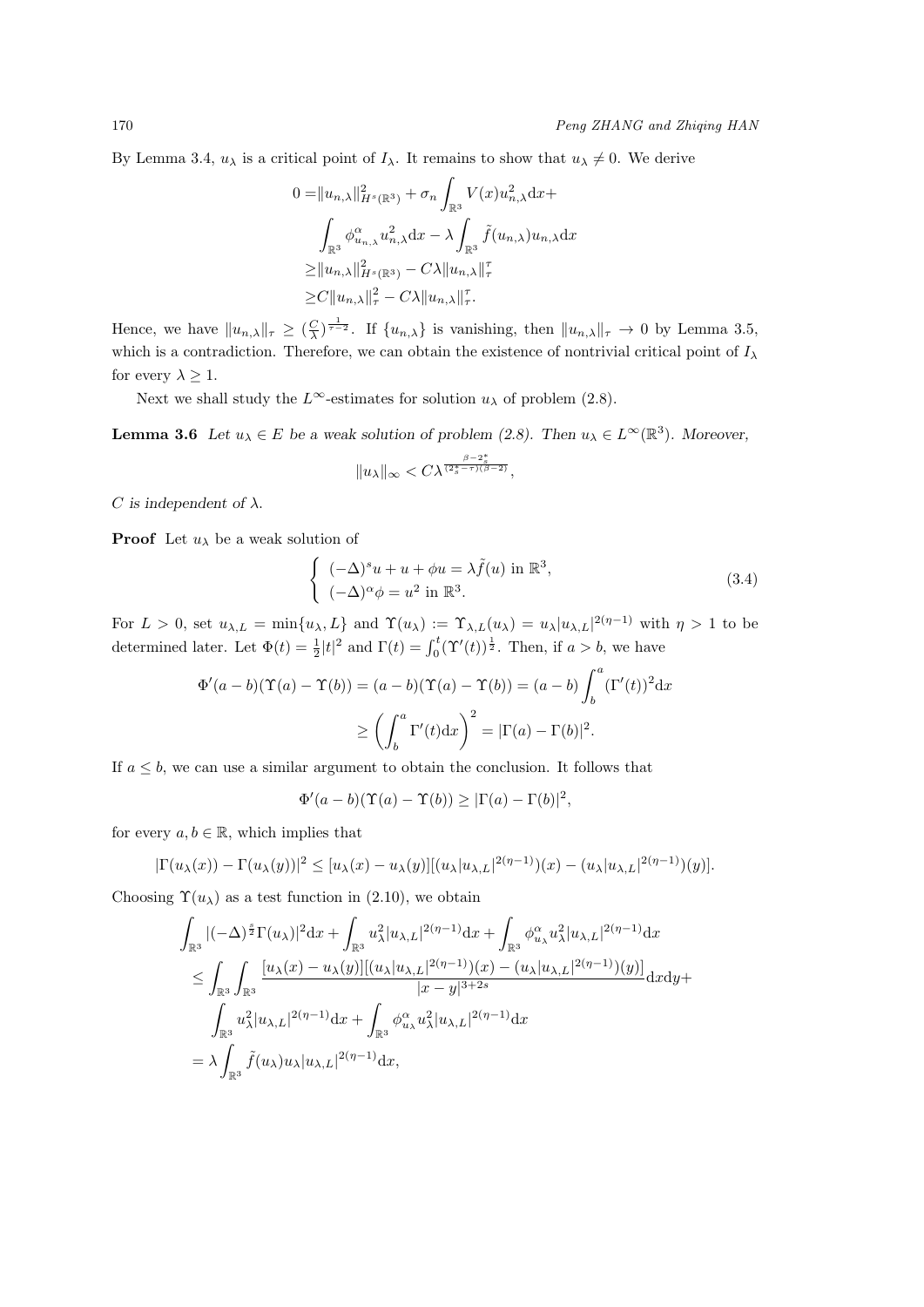we get

$$
\int_{\mathbb{R}^3} |(-\Delta)^{\frac{s}{2}} \Gamma(u_\lambda)|^2 \mathrm{d} x \le C\lambda \int_{\mathbb{R}^3} |u_\lambda|^\tau |u_{\lambda,L}|^{2(\eta-1)} \mathrm{d} x.
$$

Since  $|\Gamma(u_\lambda)| \geq \frac{1}{\eta} |u_\lambda||u_{\lambda,L}|^{\eta-1}$ , we have

$$
\int_{\mathbb{R}^3} |(-\Delta)^{\frac{s}{2}} \Gamma(u_\lambda)|^2 \mathrm{d} x \geq C \Big( \int_{\mathbb{R}^3} |\Gamma(u_\lambda)|^{2^*_s} \mathrm{d} x \Big)^{\frac{2}{2^*_s}} \geq \frac{C}{\eta^2} \|u_\lambda| u_{\lambda,L}\|^{n-1} \|_{2^*_s}^2.
$$

Therefore,

$$
||u_\lambda|u_{\lambda,L}|^{\eta-1}||_{2_\delta^\alpha}^2 \leq C\eta^2\lambda \int_{\mathbb{R}^3} |u_\lambda|^\tau |u_{\lambda,L}|^{2(\eta-1)} \mathrm{d}x.
$$

Let  $\tau_s^* = \frac{22_s^*}{2_s^* - \tau + 2}$ . We have

$$
||u_{\lambda}|u_{\lambda,L}|^{\eta-1}||_{2_{s}^{*}}^{2} \leq C\eta^{2}\lambda \int_{\mathbb{R}^{3}}|u_{\lambda}|^{\tau}|u_{\lambda,L}|^{2(\eta-1)}dx
$$
  
\n
$$
\leq C\eta^{2}\lambda \int_{\mathbb{R}^{3}}|u_{\lambda}|^{\tau-2}u_{\lambda}^{2}|u_{\lambda,L}|^{2(\eta-1)}dx
$$
  
\n
$$
\leq C\eta^{2}\lambda ||u_{\lambda}||_{2_{s}^{*}}^{\tau-2}\Big(\int_{\mathbb{R}^{3}}|u_{\lambda}|u_{\lambda,L}|^{\eta-1}|^{\tau_{s}^{*}}dx\Big)^{\frac{2}{\tau_{s}^{*}}}
$$
  
\n
$$
\leq C\eta^{2}\lambda ||u_{\lambda}||^{\tau-2}||u_{\lambda}||_{\eta\tau_{s}^{*}}^{\eta\eta}.
$$

Using the Fatou's lemma, letting  $L \to \infty$ , it follows that

$$
||u_{\lambda}||_{2_{s}^{*}\eta} \leq (C\eta^{2}\lambda ||u_{\lambda}||^{\tau-2})^{\frac{1}{2\eta}}||u_{\lambda}||_{\eta\tau_{s}^{*}}.
$$

Define  $\eta_{n+1}\tau_s^* = 2_s^*\eta_n$ , where  $n = 1, 2, ...$  and  $\eta_1 = \frac{2_s^* + 2 - \tau}{2}$ . We have

$$
||u_{\lambda}||_{2_{s}^{*}\eta_{2}} \leq (C\eta_{2}^{2}\lambda ||u_{\lambda}||^{\tau-2})^{\frac{1}{2\eta_{2}}}||u_{\lambda}||_{2_{s}^{*}\eta_{1}}\leq (C\lambda ||u_{\lambda}||^{\tau-2})^{\frac{1}{2\eta_{1}}+\frac{1}{2\eta_{2}}}\eta_{1}^{\frac{1}{\eta_{1}}}\eta_{2}^{\frac{1}{\eta_{2}}}||u_{\lambda}||_{2_{s}^{*}}.
$$

By the elementary calculus, we know that

$$
\sum_{i=1}^{\infty} \frac{1}{\eta_i} = \frac{1}{\eta_1 - 1}, \quad \sum_{i=1}^{\infty} \frac{i}{\eta_1^i} = \eta_1^{\frac{\eta_1}{(\eta_1 - 1)^2}}.
$$

By iteration we have  $||u_\lambda||_\infty \leq C\lambda^{\frac{1}{2^*_s-\tau}}||u_\lambda||$  $\frac{2\frac{x}{s}-2}{2\frac{s}{s}-7}$ . Since *u*<sub>λ</sub> is a weak solution of (2.8), by (3.3),

$$
||u_\lambda||_{H^s}^2 \leq \liminf_{n\to\infty} ||u_{n,\lambda}||_{H^s}^2 \leq C(I_{\sigma_n,\lambda}(u_{n,\lambda}) - \frac{1}{\theta}(I'_{\sigma_n,\lambda}(u_{n,\lambda}),u_{n,\lambda})) \leq C\lambda^{-\frac{2}{\beta-2}},
$$

then we have  $||u_\lambda||_{H^s} \leq C\lambda^{-\frac{1}{\beta-2}}$ . Thus,

$$
||u_\lambda||_\infty \leq C\lambda^{\frac{\beta-2^*_s}{(2^*_s-\tau)(\beta-2)}},
$$

we complete the proof.  $\square$ 

**Proof of Theorem 1.1** By Lemma 3.6, there exists  $\lambda_1 \geq 1$  such that for all  $\lambda > \lambda_1$ ,

$$
||u_\lambda||_\infty \le \delta,
$$

where  $\delta$  is fixed in (2.7). Thus,  $u_{\lambda}$  is a nontrivial solution of the original problem (1.1).  $\Box$